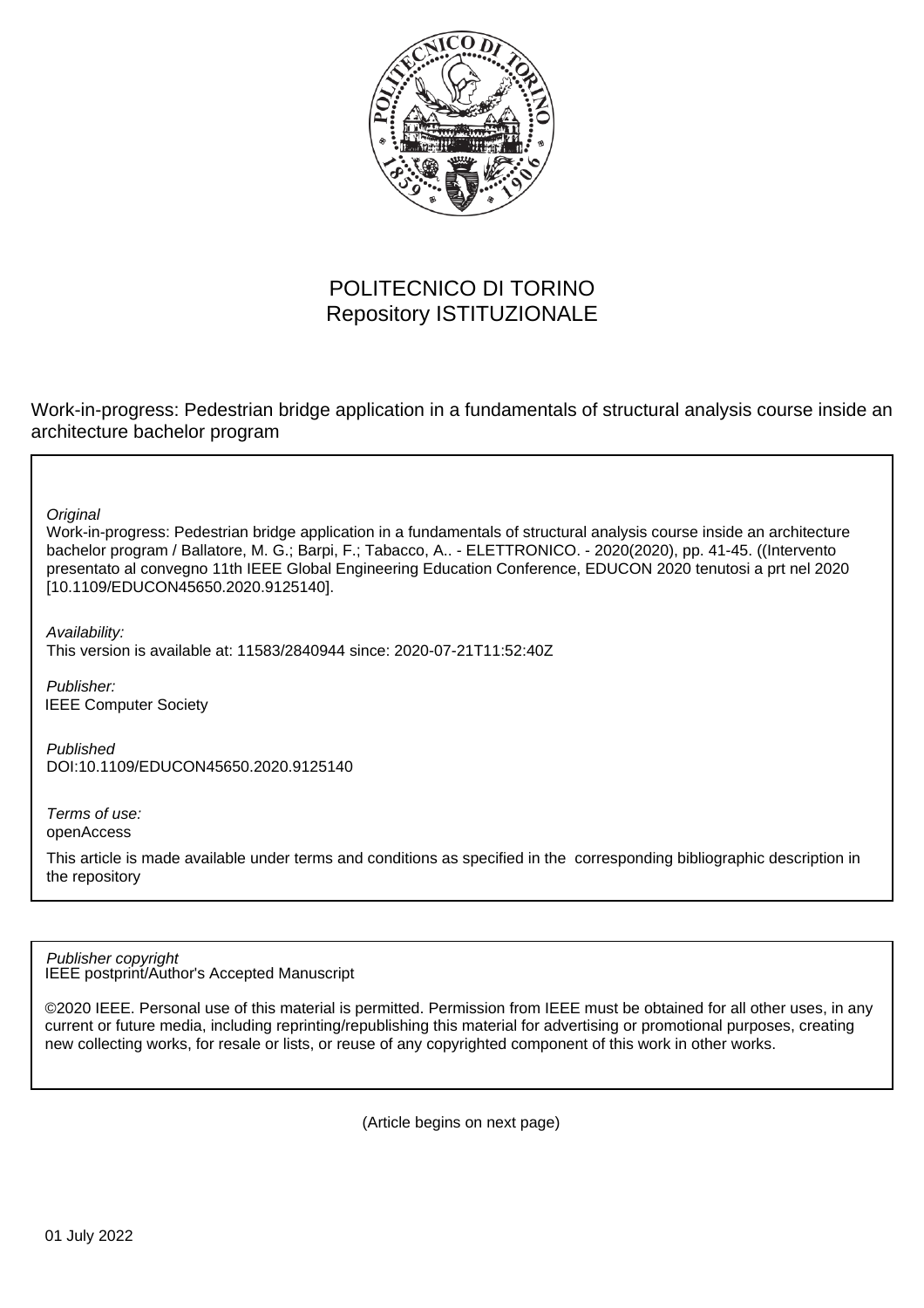# Work-in-Progress: Pedestrian bridge application in a Fundamentals of Structural Analysis course inside an Architecture bachelor program

Maria Giulia Ballatore *Dept. of Mathematical Sciences 'G.L. Lagrange' Politecnico di Torino* Italy maria.ballatore@polito.it

ORCID: 0000-0002-6216-8939

Fabrizio Barpi *Department of Structural and Geotechnical Engineering, Politecnico di Torino* Italy fabrizio.barpi@polito.it

ORCID: 0000-0001-8371-5690

Anita Tabacco *Dept. of Mathematical Sciences 'G.L. Lagrange' Politecnico di Torino* Italy anita.tabacco@polito.it

ORCID: 0000-0001-5731-4885

*Abstract***— The paper presents an application of the Problem-Based Learning (PBL) methodology in a structural analysis course taught in English of the third year Architecture bachelor program at Politecnico di Torino (Italy). This experimentation regards a class which is composed mostly of international students, that is, a heterogeneous audience with different background. In general, students struggle with the technical aspects typical of structural analysis course. PBL has been found as a possible solution to this problem in Engineering programs. The aim of redesigning the course is to support students' learning while evaluating the PBL application in a non-technical context with an international audience. This work-in-progress article explains its implementation with the first observations. In particular, the participation has increased compared to the previous academic year in terms of presence during the lectures, interest in the subject and interaction between the lecturer and the students. These preliminary results are encouraging and confirm the validity of the PBL methodology as actually applied.**

# *Keywords—Structural Analysis, PBL, Architecture bachelor program, Pedestrian bridge*

# I. INTRODUCTION

The course of Fundamentals of Structural Analysis (FSA) is a third year mandatory course of the Architecture bachelor program at the Politecnico di Torino (PoliTo). This bachelor's degree has two different tracks: one taught in Italian, with around 450 students, and one in English with almost 75 students. While in the Italian path students are mostly coming from Italy, in the English one there is an international audience with students coming from different countries, in particular from Asia and South America.

Due to its nature, the FSA course has a high technical and engineering content and usually, architectural students struggle in understanding both the theoretical aspects and the manual and numerical solution procedures. One of the aspects that not technical students usually find hard is the shift from the theoretical concepts to the qualitative evaluation that this topic requires. This "translation" is unusual for students in general, but even more for the architectural one that in their study are not comfortable with this approach. This is even more evident in the English track in which students' backgrounds are very heterogeneous since they came from different nations with a variety of school systems, although the courses in the first two years helped to fill the previous educational gap.

In the past years, the methodology used in this course has been following a traditional face-to-face teaching model with a single lecturer supported by slides with some exercises at the blackboard. In the meantime, at the end of the course, only a few students succeeded in passing it. For example, in academic year (a.y.) 2018/19 of the 55 enrolled only 5 of them were successful at the final exam in the winter call (first call available). Moreover, the students' level of engagement during the course has been critical both in term of presence during the lectures and in term of interaction with the lecturer.

Data from several studies suggest PBL (Problem-Based-Learning) methodology as a good solution to approach the learning difficulties typical of a structural analysis content inside technical schools [1, 2, 3, 4]. The present research explores the effects of this methodology in a non-technical context, the Architectural bachelor degree, with an international audience.

To redesigning the course, in the planning stage, the three objectives (overall subject framework, themes and types of problems, and proposal for PBL work) are been chosen as a reference point. Moreover, referring to the typical theoretical learning principles that De Graaff and Kolmos identified [5], the course framework has been defined as reported in Table 1.

*Table 1 Course design based in the typical theoretical PBL learning principles (first column refers to [5])*

| <b>Typical PBL theoretical</b><br>learning principles                                                                                                                                  | <b>FAS redesign framework</b>                                                                                                                                  |
|----------------------------------------------------------------------------------------------------------------------------------------------------------------------------------------|----------------------------------------------------------------------------------------------------------------------------------------------------------------|
| Problem-based learning:<br>the problems are based on<br>real-life problems which<br>have been selected and<br>edited to meet educational<br>objectives and criteria                    | The chosen problem is the<br>design of a pedestrian<br>bridge and its structural<br>analysis.                                                                  |
| Participant-directed<br><i>learning processes:</i><br>students have the<br>opportunity to determine<br>their own problem<br>formulation within the<br>given subject area<br>guidelines | The teacher will provide<br>the students a detailed<br>guideline to support the<br>problem approach and to<br>help them in identifying a<br>feasible solution. |
| <i>Experience learning: to</i><br>link the formulation of the                                                                                                                          | Each group of students can<br>choose the location, the                                                                                                         |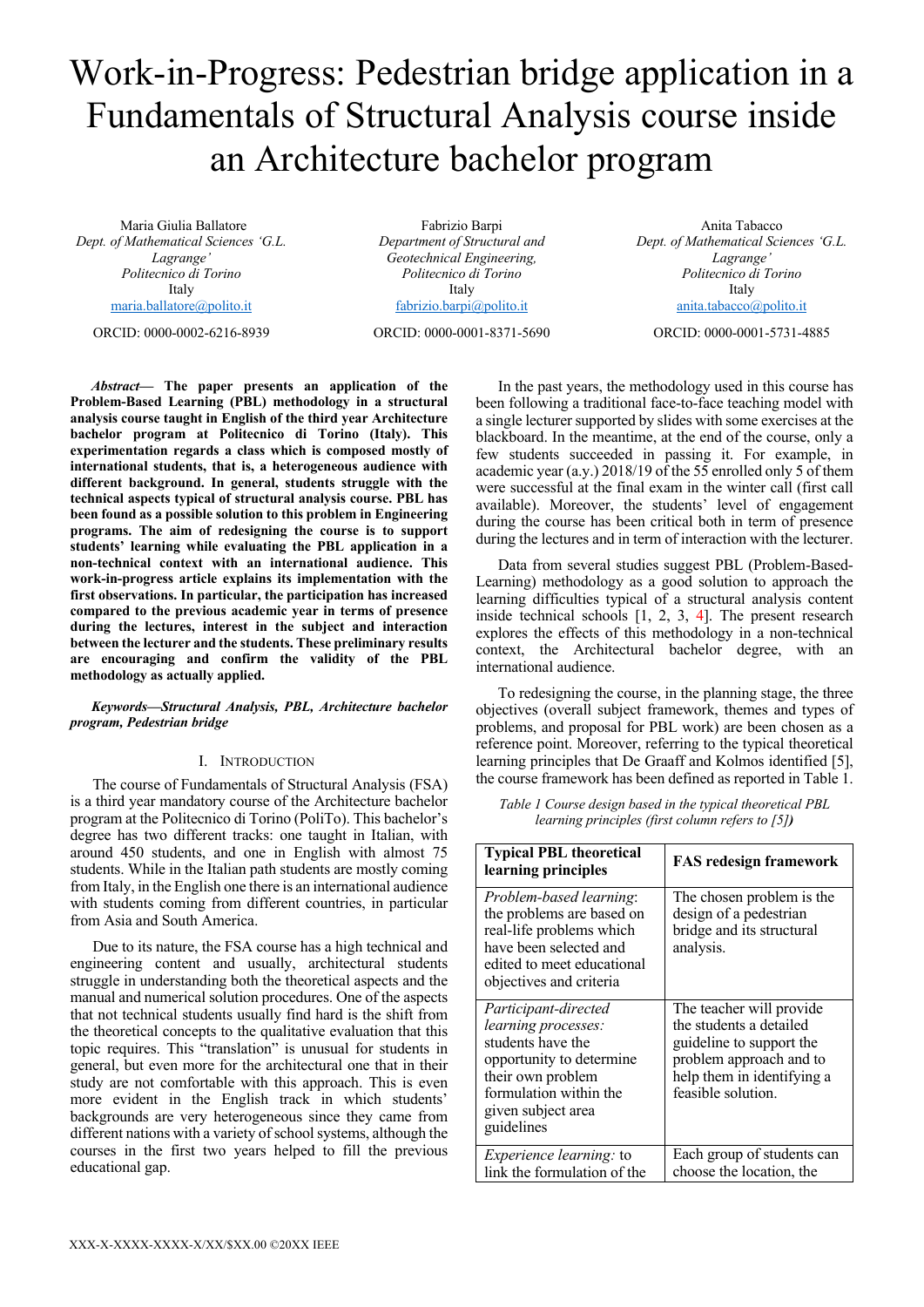| problem to the individual's<br>world of experience<br>increases motivation                                                                                                         | shape and the material to be<br>used for the bridge design                                                                                                                                                                                                                                             |
|------------------------------------------------------------------------------------------------------------------------------------------------------------------------------------|--------------------------------------------------------------------------------------------------------------------------------------------------------------------------------------------------------------------------------------------------------------------------------------------------------|
| Activity-based learning:<br>requiring activities<br>involving research,<br>decision-making and<br>writing                                                                          | Students will need to<br>periodically submit reports.<br>Moreover, in the initial<br>design stages they will<br>need to make decisions<br>based on personal research;<br>while in the structural<br>analysis they will need to<br>critically review the results<br>obtained and make proper<br>changes |
| Inter-disciplinary learning:<br>teachers do not just<br>consider objectives within<br>the known subject-oriented<br>framework, but also<br>consider problems or real<br>situations | In order to solve the<br>pedestrian bridge problem,<br>students need to consider<br>the mechanical properties<br>of materials, the esthetical<br>aspects and the<br>environmental constrains<br>that they have learnt in<br>previous courses                                                           |
| Exemplary practice: The<br>students must acquire the<br>ability to transfer<br>knowledge, theory, and<br>methods from previously<br>learned areas to new ones                      | Teacher will foster the<br>ability to generalize the<br>learning knowledge                                                                                                                                                                                                                             |
| Group-based learning:<br>whereby the majority of<br>the learning process takes<br>place in groups or teams                                                                         | The students will work in<br>groups of 3-4 people each                                                                                                                                                                                                                                                 |

The chosen reference project for the PBL implementation deals about a preliminary design of a small/medium size footbridge following and applying the topics given in the course. This is simple enough to be examined with the tools provided during the lessons, and it can be partially solved manually and by using a structural software. For this course, the software used is Nòlian, an Italian FEM analysis application [6]. This tool is frequently used by the Italian professionals but is not available in English and this represents a partial problem for the international audience of this course. Besides, each team of students can locate the bridge somewhere in Italy or in their country of origin as well as they can choose as building material one typical of their region.

To boost students' participation, a collaboration with the DC Structures Studio of Cambridge (NZ) is been established and, at the end of the course during the final presentation, the best projects and related reports will be voted by a commission of academic lecturers and experts in the field. Then, the best ideas will be published on the studio's website.

# II. BACKGROUND

In the international context, the difficulties typical of the structural analysis have been addressed with a PBL implementation. While solving the problem students learn how to compute the calculation and how to address metacognition. In a qualitative analysis research, which

measures the impact of the PBL in this topic, Justo et al. highlight as main strengths the teamwork, self-directed learning, continual assessment, practical approach and faculty involvement. Although, in the meantime, the study identifies some drawback points such as the disorientation experienced by the students at the beginning and the different involvement and workload of team members. These findings suggest the importance of the tutorship both in approaching the project and on the orientation and evaluation of equal task distribution inside the team [1]. Moreover, the role of tutoring activities is been identified as key also for the improvement of a conceptual understanding of students. However, a significant improvement in conceptual understanding of bending moment distribution seems to be hard to reach with only the tutors' support [2].

Then, another important aspect becomes the integration of the project into the course topics. Morgan and Barroso suggest creating an explicit tie between the project tasks, outcome and the course contents. Establish this clear link helps the students to understand that the project itself is a way in which they can personally put together the different concepts [3].

#### *A. New course design context and purpose*

At the beginning of the course, a sketch of a reference bridge and the full details are presented to the students (Fig. 1) [7]. Moreover, as personal deepening, other sources of inspiration are also been given to the students [8, 9, 10, 11].

The purpose of this new design of the course is to support students learning, in particular, the technical aspects of the structural analysis. Applying the PBL methodology, a sort of a preliminary and elastic design will be examined, taking care of some parts of the building regulations. Complete exams of the appropriate technical standards, load combinations, elastoplastic design, seismic actions, structural details will be covered in detail in following Structural Engineering courses during the Master degree.

#### *B. Objectives of the study*

This study will analyse two different relationships with the PBL:

- How can the PBL favour the learning of a technical subject in an architectural program?
- How can the PBL favour the learning of a class composed of international students with a heterogeneous background?

To answer those questions, different qualitative aspects are collected and analysed, thanks to direct observation, structured project revision, presentations and final survey.

# III. PROJECT IMPLEMENTATION

In order to implement the PBL methodology, the entire course needed to be reviewed. First of all, the content of the project that the students need to develop has to be defined taking into consideration the traditional content of the course.

For this reason, it needs to have the characteristics of a preliminary study with simple calculations. In the meantime, although the goal of the course is not to do a full standardcompliant design, the project needs to take into consideration the national regulation to help the students to understand the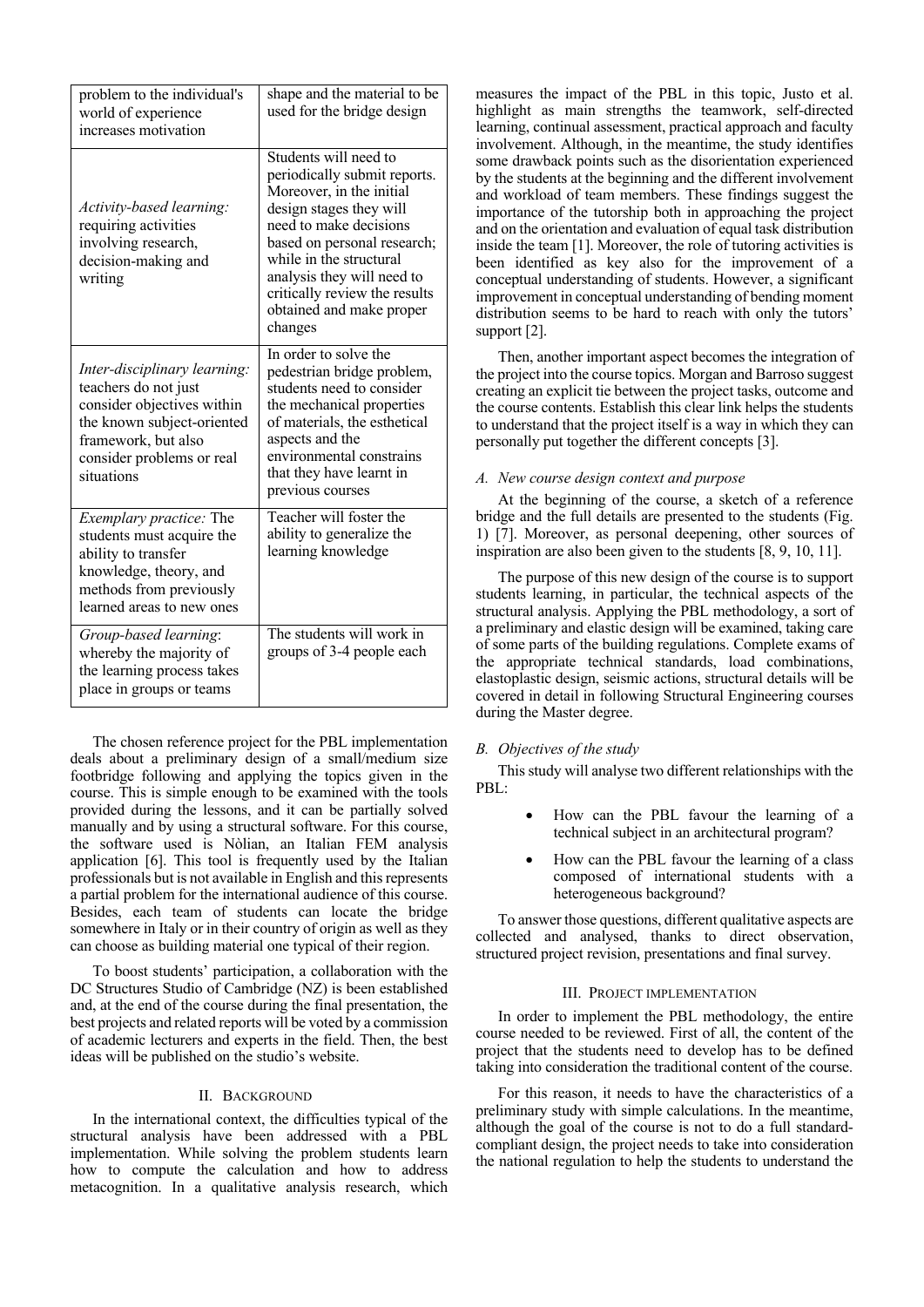

*Figure 1 - New Zealand standard footbridge design (basic 18 m pedestrian bridge) [7].*

complexity of real-life structural analysis. Following these characteristics, a small/medium size footbridge (span of about 15 m to 20 m) is been chosen as a project theme.

The reference project is been identify in the pedestrian bridge developed by the DC Structures Studio [7], which introduce the project by saying:

*If you find these designs useful or have any improvements, please leave us a comment. Our team is driven by a passion for bridge design (we love bridges!). Hence, we are very proud of this set and hope to see it used throughout NZ. We would really appreciate hearing any feedback you might have: Is this standard bridge useful? What changes would make it better? Would you consider using it? What updates or additions would you like to see?*

Thanks to the interaction with the DC designers, the full project was made available for the course. Students can design and imagine possible variation to improve the architectural and structural aspect of this original project, or to create a new one with similar characteristics. In general, the project needs to follow the KISS principle, that is, Keep It Simple Stupid [12].

Then, while the key technical aspects of the project have been identified, the course material has been reviewed according to them. In particular, the contents strictly related to the project have a yellow background and contain comments, exercises, data and suggestions useful for the designing of the bridge. This has been made to help students to immediately identify the steps they need to carry out to successfully complete the project [13].

To enrich the soft skills such as teamwork, communications, organization, and leadership, the students will work in teams with a maximum of 4 people.

At this point, the course calendar has been divided into (i) lecture, (ii) tutoring, (iii) presentation. The lectures amount to 60% of the entire course and consist of face-to-face traditional lessons, computational exercises and propaedeutic content for the project. The tutoring sections represent 30% of the course and consist in sections of 15 minutes each in which every team can personally discuss its project with one tutor. The tutors are civil engineer master students, selected through a call, available for a maximum of 60 hours each during the entire course. For this a.y., 3 tutors have been assigned to the FSA course which guarantees a strong interaction in term of time with the teams. The remaining 10% is dedicated to 4 presentations in which each team is required to explain the progress of the design. The first 3 presentations need to last 3 minutes each. Concurrently students are expecting to deliver a well-structured, one-page description of the work in progress of the project. Instead, the final team presentation last 10 minutes and will be in video conference with DC Structures Studio. Finally, a complete project report should be delivered to the lecturer.

During the first lesson, the restructured course has been explained to the class with a deep look into the project request. This includes the content that each team needs to present inside the 3 minutes speech. During the first presentation, students should present a basic structural scheme, materials, load, design and location of the bridge. During the second presentation, they should explain the deformability and stability. Then in the following speech, they need to show the strength, the effect of horizontal loads and bracing, and the 3D numerical model. While, for the final 10 minutes presentation the project must be fully presented.

Looking deeply on the information needed to be reported in the one-page description that the team necessitate delivering at each presentation, the following aspects need to be considered. To define the material properties, one must consider the building regulation that varies country by country. If the national regulation is not easily available the lecturers with the tutors can decide to use the Italian and EU regulation as a reference [14, 15]. The building regulation chosen as reference for each project needs to be used also for the loads' calculation, that includes dead load, live load, selfweight, snow, a horizontal force on the balustrade. While wind and earthquake loads are neglected. The structure calculation entails being partially solved manually by using equilibrium equations for which the structure should be statically determined. Only after this manual approach, the structure is solved using the structural software Nòlian.

In this stage, students should evaluate the numerical results comparing the analytical solution in terms of stress (strength), displacements (stiffness), instability (stability) and the numerical solution. Moreover, they need to discuss the horizontal bracing by applying horizontal forces (10% to 15%) of the vertical forces). If the team chooses as location an Italian area, the national regulation is already present inside the FEM software; otherwise, it needs to consider manually the national restrictions.

For the final report (about 5-10 pages long) a detailed guideline has been made available to the students and cover the following points:

- 1. summary (description of the problem)
- 2. introduction (overview and main issues)
- 3. problem description (assumptions, drawings, solution procedures, theory assumptions)
- 4. results (presentation, explanation, supporting theory, numerical results, implications)
- 5. conclusions and recommendations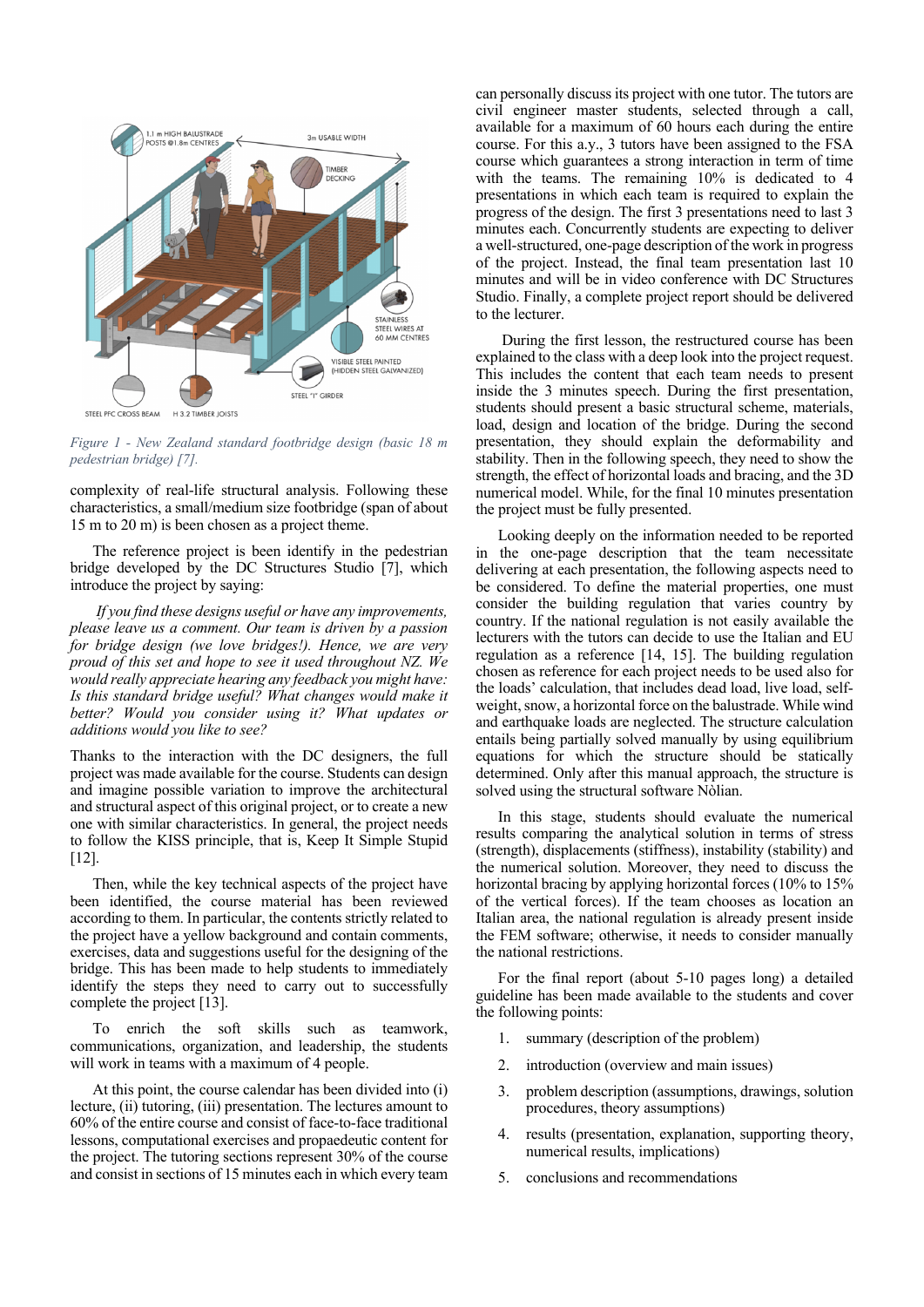- 6. references (technical standards, other useful material)
- 7. appendices

Moreover, some insight references have been given to further support the students in the writing process [16, 17].

As part of the redesign, also the assessment has been modified. In particular the final exam will be composed by a multiple answers test (18 points) and the case study solution (12 points). The test will include 12 theoretical questions and 6 items related to the software application. It is considered passed if 12 over 18 are answered correctly, independently on the type of questions. Regarding the project evaluation, the entire team evolution of the solution will be considered (the three minutes presentations, the material delivered, and the tutoring sections) as well as the final presentation. For those students that didn't deliver any final solution, the assessment will remain as it was: a 30 questions multiple answers quiz.

# IV. DISCUSSION OF THE PARTIAL RESULT

After 9 months of course revision and material preparation, the revised FSA started in October 2019 and will last until the end of January 2020. This a.y. there are 74 students enrolled in the course; with only 4 of them coming from Italy, while the others are mainly from Asia and South America.

Considering the fact that the literature review highlighted as fundamental for a successful PBL implementation the tutoring support, before the starting of the course the main lecturer organized a meeting with the three assigned tutors. During this session, it has been explained the new approach and pointed out the key role they play in the learning process. In order to collect all the information and properly support each team, it has been required to fill a simple form for each team revision, like a diary (Fig. 2).

The reference of the spokesperson and the attendance were included to track the possible uneven distribution of workload inside the team. Thanks to this weekly report, at the end of the course a relation between those aspects and the goodness of the learning can be analysed.

During the first lesson, the new structure has been presented to the students and they autonomously organize in 20 teams. During the second week of lessons, the first revision section took place with 13 teams involved. Unless one, all the teams involved were in their complete formulation and the spokesperson was not limited to one for each team. Typically, each member exposes his/her idea of the design and materials previously discussed with the other colleagues. The interaction was profitable and the 7 teams that decided to not have a direct interaction with the tutors were physically present in the class doing brainstorming activities.

During the third week of the course, before the first presentation, another revision section took place. This time 14 teams were present, some of them were already at their second revision, while for others was the first meeting with the tutors.

At the first presentation, 17 teams publicly presented their idea. The quality of the presentation was well responding to the request. Although 4 teams' idea showed possible coming up problems in the following steps of the project. For this reason, the tutors were informed about the possible structural issues to help the teams on the structure design and materials during the next revision sessions.



*Figure 2 - Form that the tutor needs to fill after each team revision.*

Each of the bridges presented has a simple but different design. Considering the location, some of them chosen a spot in their country of origin (China, Colombia, Vietnam, Indonesia, Italy, …), others prefer a country external to the team such as Sweden or Nederland. Looking at the materials, some team chosen unusual one like containers and bamboo while others employed more standard elements, like wood and steel.

At the following revision, 10 teams interact with the tutors in order to solve the first calculation.

In general, the course participation has increased compared to the previous a.y. both in term of presence during the lessons that in interest about the subject. In particular, the interaction between the lecturer and the students increase mostly through email communication. Mostly the students' requests are addressing discussion about alternative computational solutions and particular material characteristics. Moreover, some active learning activities have been also implemented in theoretical lessons.

# V. PARTIAL CONCLUSION

These initial results suggest that a positive relationship can exist between PBL and FSA in an Architecture program. Students are used to working in teams and to develop a project inside a course. In this way also the technical aspects, that usually are found to be the hardest one, are better understood by students thanks to the tutoring activities and the peer-topeer learning. This cannot be ensured to all the students because the PBL has a degree of freedom in the involvement and participation in the proposed activities (lessons, revisions and presentation).

Considering the second research question, the possibility to locate the bridge all around the world and to choose materials which are more familiar for them is a positive aspect of this new methodology. Indeed, this freedom acts as leveraging on personal interests reinforcing and supporting the learning process. Another important aspect related to the heterogeneity of the class is the increase of peer-to-peer activities that are been registered since the first weeks. This informal and spontaneous interaction support not only the computational side but include in some cases also a theoretical discussion and study support activity.

#### ACKNOWLEDGEMENT

For the development of this renewed version of the course, the interaction with DC Structures Studio has been crucial. In particular, we wish to thank Dan Crocker for the useful discussion and the available materials he gave us.